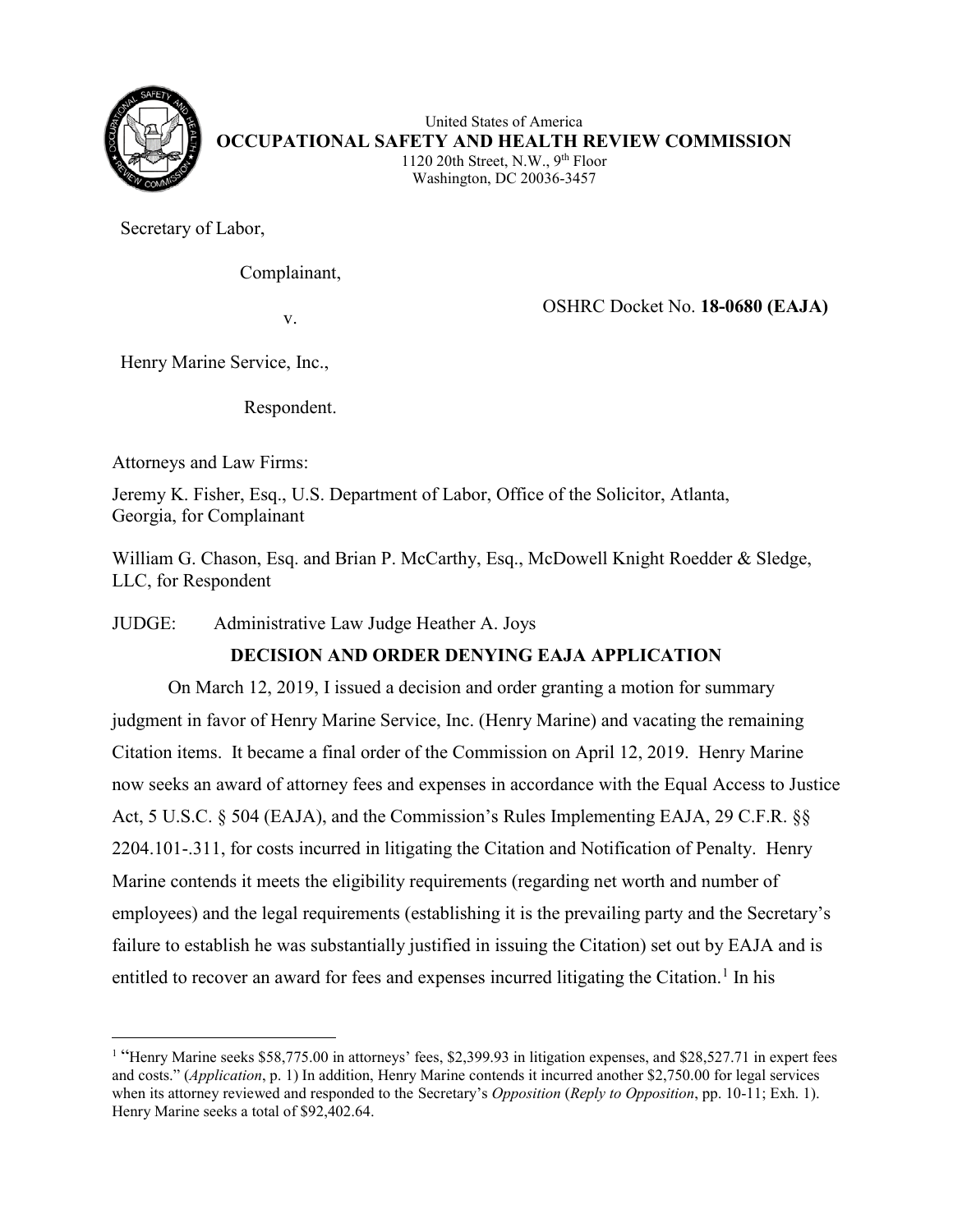*Opposition to Respondent's Application,* the Secretary contends "he was substantially justified in the prosecution of this matter and an award of EAJA fees should be denied." (*Opposition,* p. 5)

For the reasons that follow, I find the Secretary has established he was substantially justified in bringing the action underlying this case. Accordingly, I **DENY** Henry Marine's Application.

#### **BACKGROUND**

I reiterate some of the factual background I set out in the decision and order granting Henry Marine's motion for summary judgment.

The JAMIE H is a tugboat owned and operated by Henry Marine. On October 7, 2017, an employee of Henry Marine was found dead in the water surrounding the JAMIE H. The decedent had been returning after his normal shift to stay on the vessel during Hurricane Nate which was predicted to make landfall in the area that night. The decedent did not return to the JAMIE H in a timely manner and was found in the water near the vessel by the captain. No one witnessed the decedent fall into the water.

. . .

On October 12, 2017, upon notification of the Secretary of the fatal accident, Compliance Safety and Health Officer (CSHO) Stephen Yeend of the Mobile Area OSHA Office conducted an inspection of the worksite. CSHO Yeend measured the distance from the dock to the fleet deck to be 43 inches; the distance from the ladder to the main deck to be 41 inches; and the distance from the fleet deck to the water below to be 9 feet, 6 inches. CSHO Yeend concluded employees accessing the JAMIE H by either method were exposed to the hazard of hitting objects while falling to the water below. Based on this conclusion, CSHO Yeend recommended citations be issued to Henry Marine for failure to provide a safe means of access to a working surface in violation of  $\S$  1910.22(c) and for failure to provide personal protective equipment in the form of a personal flotation device to employees in violation of  $\S$  1910.132(a). Respondent timely contested. At the completion of formal discovery, the parties each filed a motion for summary judgment on both citation items.

*Henry Marine Serv., Inc.,* No. 18-0680, 2019 WL 1977302, at \*2 (OSHRC April 12, 2019).

 On March 27, 2018, the Secretary issued a Citation and Notification of Penalty to Henry Marine alleging ten serious and two other than serious violations of the Occupational Safety and Health Act of 1970, 29 U.S.C. §§ 651–678 (the Act). Henry Marine timely contested the Citation. The Secretary filed a complaint in which he withdrew all but four of the items. Henry Marine answered the complaint, asserting sixteen affirmative defenses, including preemption of OSHA's jurisdiction under  $\S 4(b)(1)$  of the Act. The parties subsequently entered into a partial settlement agreement in which the Secretary withdrew two more items. Remaining at issue were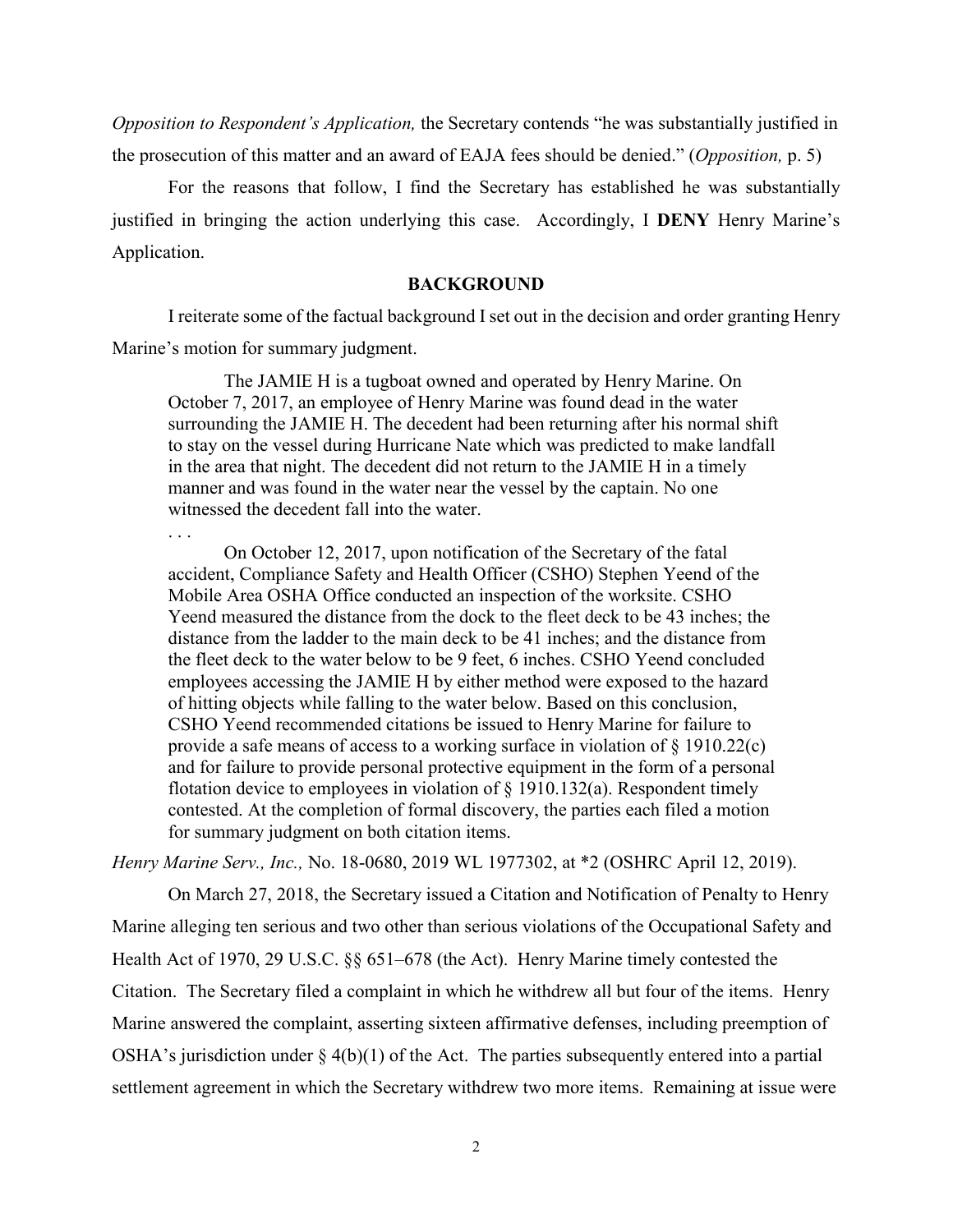Items 1a and 7a of Citation No. 1 alleging, respectively, serious violations of § 1910.22(c) and § 1910.132(a). Henry Marine agreed to bear its own attorney fees and expenses relating to the defense of the withdrawn items, including fees that might be available under EAJA (*Partial Stipulation and Joint Motion*).

The parties then filed cross-motions for summary judgment, followed by responses. In its motion for summary judgment, Henry Marine argued,

(1) Subchapter M in the Coast Guard's regulations preempted OSHA's authority to issue **any** of the citations; (2) Subchapter C in the Coast Guard's regulations preempted OSHA's authority to issue the citations based on the 1910.132(a) standard; (3) the Secretary did not have substantial evidence to support his argument that Henry Marine violated the 1910.22(c) standard; and (4) the Secretary did not have any expert testimony to support his position that it was feasible for Henry Marine to use a gangway to access the M/V JAMIE H from Alabama Power's dock.

#### (*Application*, p. 6) (emphasis in original)

 In his response in opposition to Henry Marine's motion for summary judgment, the Secretary argued OSHA's jurisdiction over the cited conditions at Henry Marine's worksite was not preempted by any Coast Guard regulation. The Secretary argued Henry Marine's claim was without merit because the new Subchapter M regulations were not in effect at the time of OSHA's inspection.

 In my decision and order, I agreed with Henry Marine that the Coast Guard had exercised its authority to regulate the cited working conditions and thus preempted OSHA's jurisdiction under  $\S$  4(b)(1) of the Act. I did not address Henry Marine's three alternative arguments. My reasoning for finding the Coast Guard preempted OSHA's jurisdiction was as follows:

Where the parties differ is whether, at the time of the alleged violations, the Coast Guard had exercised its authority to regulate towing vessels. Henry Marine contends the Coast Guard exercised its authority to regulate the health and safety of seamen working on towing vessels upon promulgation of the Subchapter M regulations, the effective date of which predated the alleged violations. The Secretary points to  $\S$  136.172 of the Subchapter M regulations, noting because the JAMIE H did not have a COI [certificate of inspection] prior to the fatal accident, it was not required to comply with those regulations until July 20, 2018, after the fatal accident. *See also* 46 C.F.R. § 140.105(a) (specifically addressing the § 140 regulations referenced herein). The Secretary argues, on the date of the alleged violation, the Coast Guard had not yet exercised its authority to regulate the working conditions of seamen on towing vessels because the Subchapter M regulations did not have the "force and effect of law" until July 20, 2018. There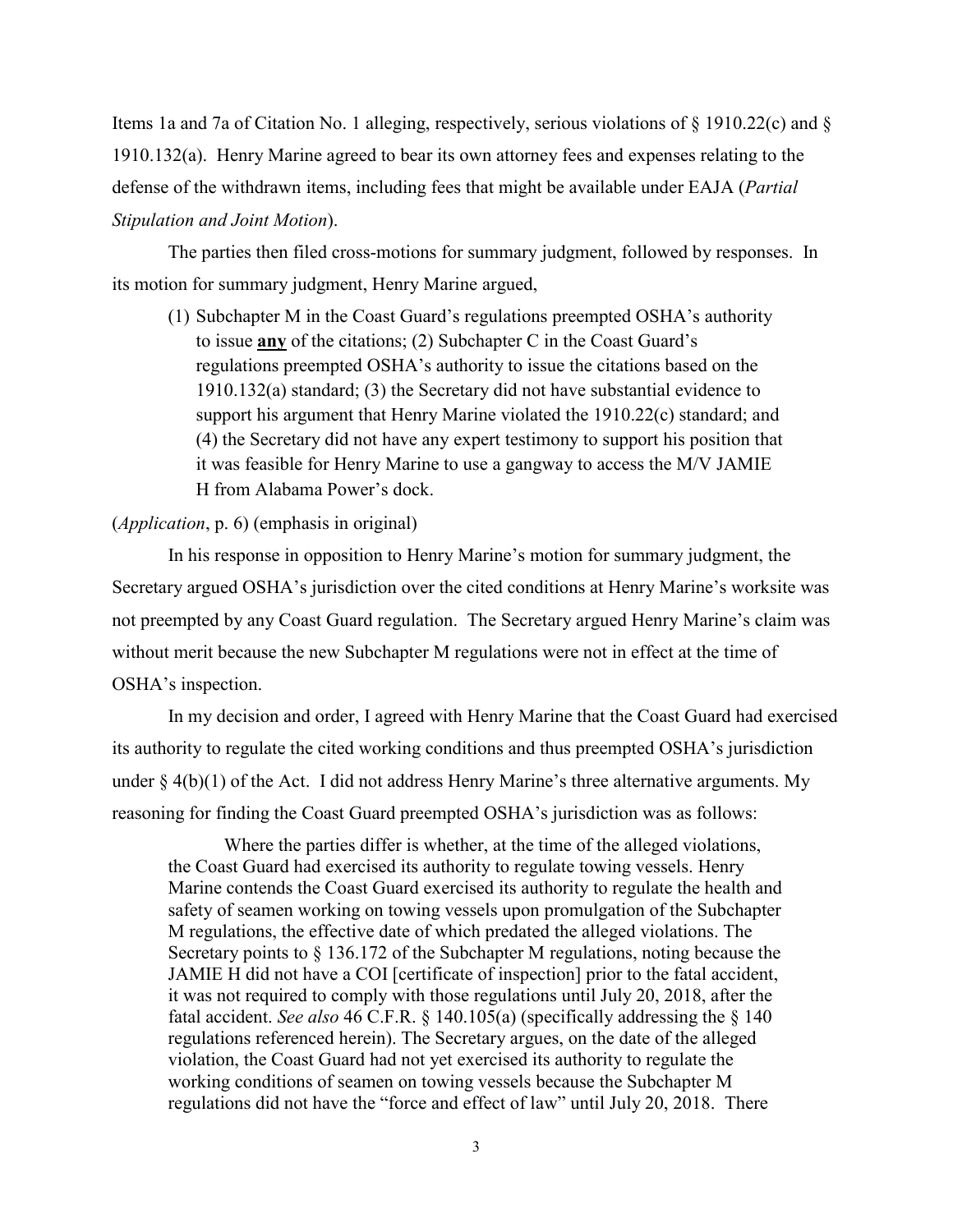is no factual dispute the JAMIE H had not received a COI prior to the fatal accident. The issue to be resolved is whether the Coast Guard's promulgation of regulations for which it explicitly delayed implementation constitutes an exercise of its authority as that term is used in  $\S$  4(b)(1) of the Act. This is a question of law for which no material facts are in dispute. It is appropriate for resolution on summary judgment.

An agency's promulgation of final regulations under its statutory grant of authority constitutes an exercise of that authority under  $\S 4(b)(1)$  of the Act. The Commission has held it is no less an exercise of statutory authority to take the formal position that a hazard will not be the subject of regulation. . . The Commission has not directly addressed the issue presented here – whether an agency has exercised its authority upon issuance of a final regulation where that regulation sets out a delayed implementation schedule.

The issue presented here must be considered in light of the well-settled Commission precedent that "any oversight of the adequacy of another agency's enforcement activities is beyond the scope of permissible inquiry under section 4(b)(1)." *Pennsuco Cement and Aggregates, Inc*., 8 BNA OSHC 1378, 1381 (No. 15462, 1980) *citing Mushroom Transportation Co*., 1 BNA OSHC 1390, 1392 (No. 1588, 1974). . . . Here too, the Secretary seeks to have the court inquire into the manner in which the Coast Guard has chosen to enforce its regulations applicable to towing vessels. The undersigned declines to do so. The Commission has recognized the Coast Guard as the agency with "special expertise in maritime hazards." *Dillingham Tug and Barge Corp*., 10 BNA OSHC 1859, 1862 (No. 77- 4143, 1982). The MOU [Memorandum of Understanding] between the Secretary and the Coast Guard recognizes that the exercise of the Coast Guard's authority – and hence the displacement of OSHA jurisdiction – extends not only to those working conditions on inspected vessels specifically discussed by Coast Guard regulations, but to all working conditions on inspected vessels, including those "not addressed by specific regulations." [48 Fed. Reg. 11365] Thus, as OSHA recognized in the MOU, another agency may "exercise" its authority within the meaning of  $\S 4(b)(1)$  of the OSH Act either by promulgating specific regulations or by asserting comprehensive regulatory authority over a certain category of vessels. . . . Since July 20, 2016, the Coast Guard has had in effect comprehensive regulations applicable to towing vessels. By these actions, the Coast Guard has asserted "comprehensive regulatory authority" over towing vessels. Recognizing the history of limited regulation of towing vessels and the difficulty and cost of coming into compliance with new regulations, the Coast Guard chose to delay implementation of some of its Subchapter M regulations. This was formal action of the part of the Coast Guard under its statutory authority to regulate towing vessels. . . . Doing so constituted a decision regarding the manner in which the regulations would be enforced by the dominant agency in the area of maritime safety. As such it is not a proper area of inquiry under  $\S 4(b)(1)$ of the Act. *Pennsuco Cement*, 8 BNA OSHC at 1381. The Coast Guard's promulgation of its Subchapter M regulations prior to the date of the alleged violations was a sufficient exercise of its statutory authority to regulate the cited working conditions to preempt OSHA jurisdiction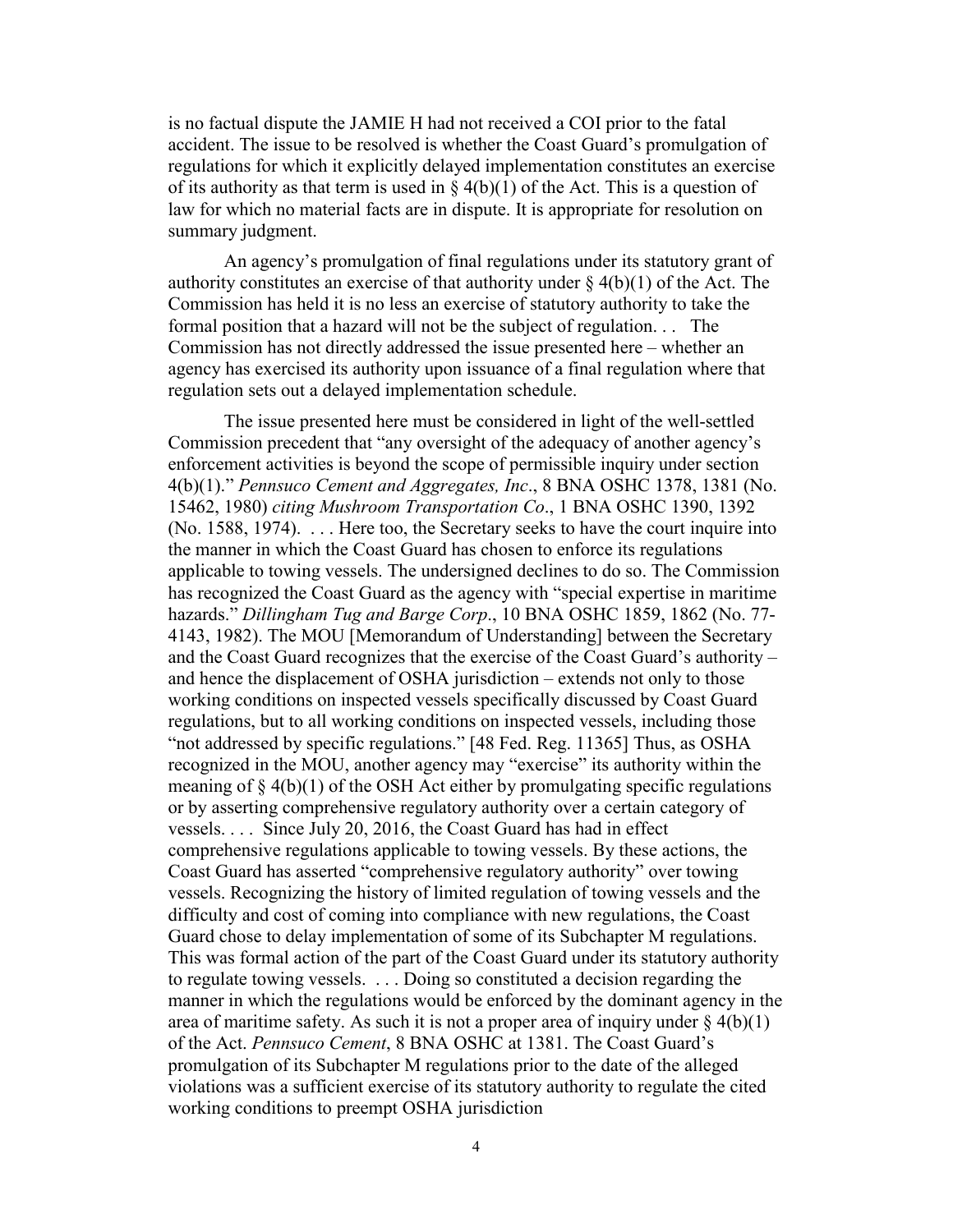#### **ANALYSIS**

### *EAJA*

Section 2204.101 provides:

The Equal Access to Justice Act, 5 U.S.C. 504, provides for the award of attorney or agent fees and other expenses to eligible individuals and entities who are parties to certain administrative proceedings (called "adversary adjudications") before the Occupational Safety and Health Review Commission. An eligible party may receive an award when it prevails over the Secretary of Labor, unless the Secretary's position in the proceeding was substantially justified or special circumstances make an award unjust. The rules in this part describe the parties eligible for awards and the proceedings that are covered. They also explain how to apply for awards and the procedures and standards that the Commission uses to make awards. $2$ 

Section 2204.104(a) provides:

The EAJA applies to adversary adjudications before the Commission. These are adjudications under 5 U.S.C. 554 and 29 U.S.C. 659(c) in which the position of the Secretary is represented by an attorney or other representative. The types of proceedings covered are the following proceedings under section 10(c), 29 U.S.C. 659(c), of the OSH Act:

(a) Contests of citations, notifications, penalties, or abatement periods by an employer [.]

#### *Eligibility*

 The party seeking an award for fees and expenses must apply "no later than thirty days after the period for seeking appellate review expires." 29 C.F.R § 2204.302(a). The decision and order became a final order of the Commission on April 12, 2019. Henry Marine timely filed its *Application* on April 26, 2019.

The prevailing party must meet the established eligibility requirements before it can be awarded attorney fees and expenses. Section 2204.105(b)(4) requires that an eligible employer be a "corporation . . . that has a net worth of not more than \$7 million and employs not more than 500 employees." Section 2204.105(c), provides, "For the purpose of eligibility, the net worth and number of employees shall be determined as of the date the notice of contest was filed." Section 2204.202(a) requires the applicant to:

<span id="page-4-0"></span><sup>&</sup>lt;sup>2</sup>The Secretary does not argue special circumstances in this proceeding make an award unjust.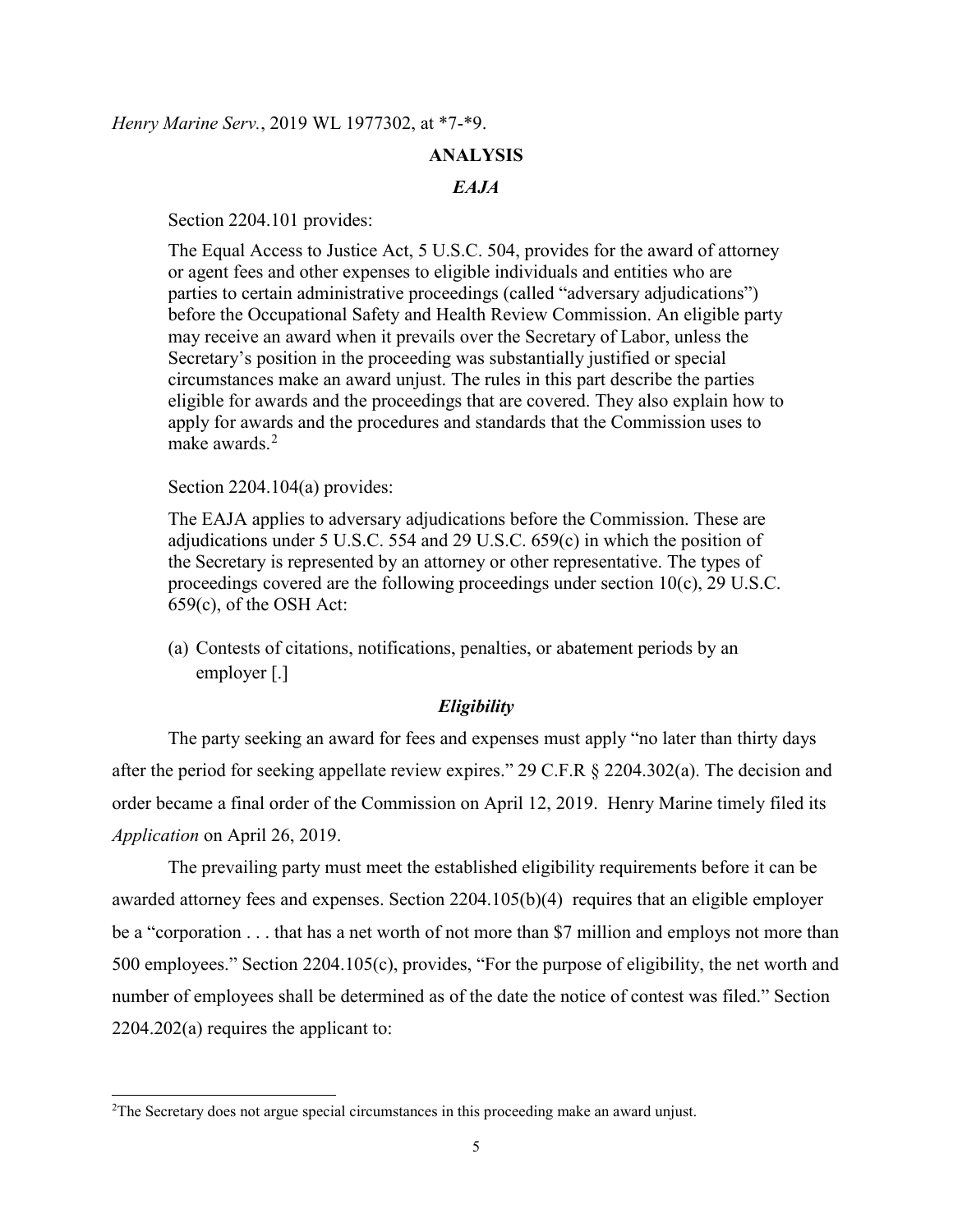provide with its application a detailed exhibit showing the net worth of the applicant as of the date [it filed the notice of contest]. The exhibit may be in any form convenient to the applicant that provides full disclosure of the applicant's assets and liabilities and is sufficient to determine whether the applicant qualifies under the standards in this part.

The Secretary does not dispute Henry Marine meets the criteria for eligibility. Henry Marine filed its notice of contest on April 20, 2018. It submitted a copy of its balance sheet showing its net worth "[a]s of March 31, 2018," twenty days before the date it filed the notice of contest (*Application*, Sealed Exh. A).<sup>[3](#page-5-0)</sup> The balance sheet establishes the net worth of Henry Marine on that date was well below \$7 million (*Application*, Exh. 1, ¶ 2). I find the balance sheet sufficient to establish Henry Marine's net worth as of the date it filed its notice of contest. It has met the eligibility requirement regarding net worth.

 In an affidavit, Henry Marine's attorney states, "Henry Marine had approximately 13 employees in March 2018." (*Application*, Exh. 1, ¶ 3). I find Henry Marine has established it had fewer than 500 employees as of the date it filed its notice of contest.

Henry Marine has met the eligibility requirements of § 2204.105(c).

### *Prevailing Party*

"The application shall show that the applicant has prevailed and identify the position of the Secretary that the applicant alleges was not substantially justified." 29 C.F.R § 2204.201(a).

Neither the EAJA nor the Commission's EAJA Rules define the term "prevailing party." However, under Commission EAJA Rule 106(a), 29 C.F.R. § 2204.106(a), "[a] prevailing applicant may receive an award for fees and expenses in connection with a proceeding, or in a discrete substantive portion of the proceedings." . . . A party prevails if it succeeds "on any significant issue in litigation which achieves some of the benefit the parties sought in bringing suit." *Hensley v. Eckerhart*, 461 U.S. 424, 433 (1983) (quoted case omitted).

*Joseph Watson,* No. 00-1726, 2006 WL 2641337, at \*2 (OSHRC September 6, 2006).

 Here, I granted Henry Marine's motion for summary judgment. Henry Marine succeeded on the significant issue of OSHA's lack of jurisdiction and achieved the benefit of having the Citation items vacated. I find Henry Marine was the prevailing party in the underlying proceeding.[4](#page-5-1)

<span id="page-5-0"></span><sup>&</sup>lt;sup>3</sup> On June 12, 2019, I issued an order granting, in accordance with 29 C.F.R.  $\S$  2204.202, Henry Marine's motion to seal the record regarding its balance sheet and redacted legal invoices submitted with its *Application* 

<span id="page-5-1"></span><sup>&</sup>lt;sup>4</sup> "The Secretary does not dispute that, because the citations in this matter were vacated by the ALJ, Respondent is the 'prevailing party' in this matter." (*Opposition*, p. 3, n. 1)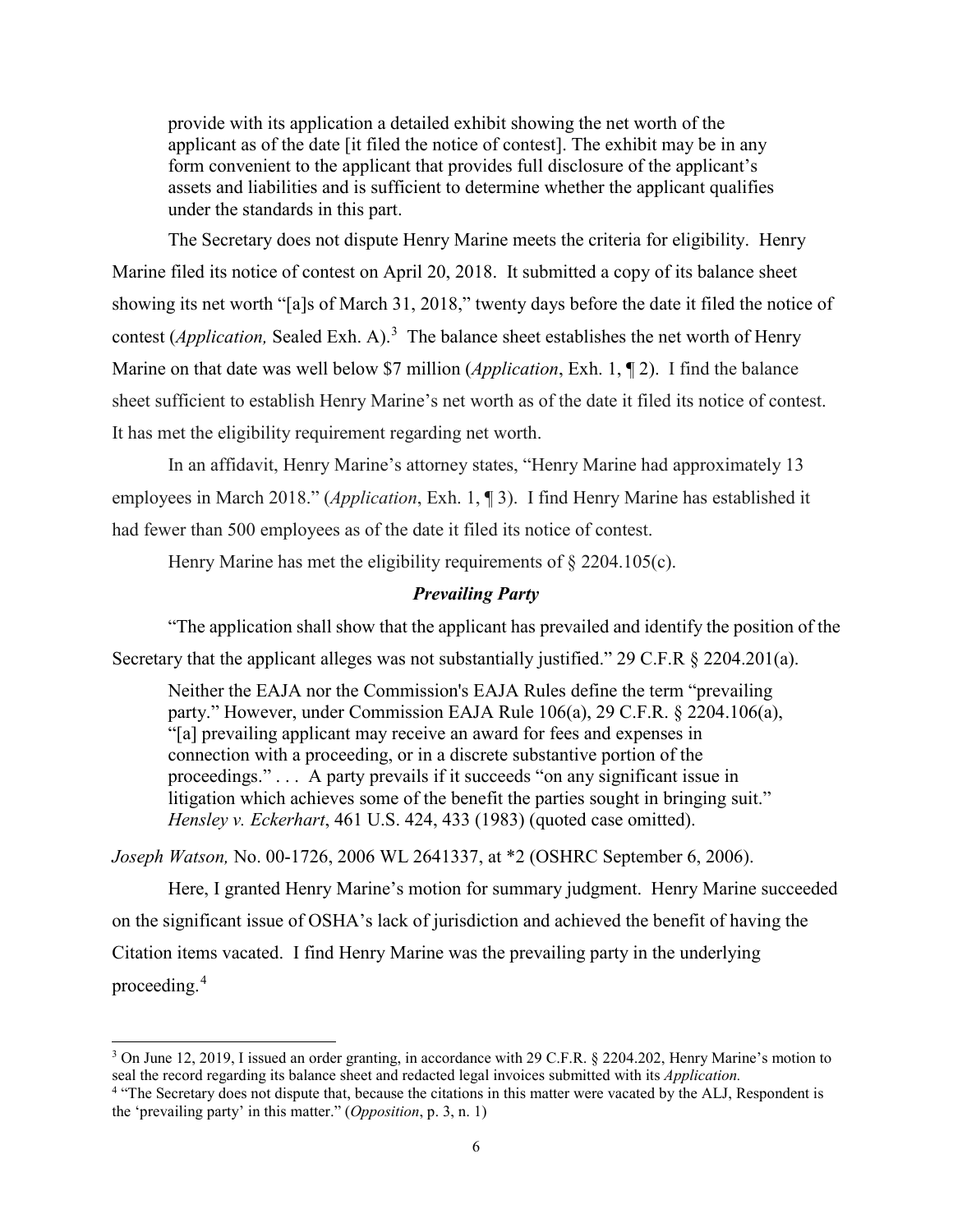### *Substantial Justification*

The Secretary bears the burden of proving he was substantially justified in bringing the

### action.

A prevailing applicant may receive an award for fees and expenses in connection with a proceeding, or in a discrete substantive portion of the proceedings, unless the position of the Secretary was substantially justified. The position of the Secretary includes, in addition to the position taken by the Secretary in the adversary adjudication, the action or failure to act by the Secretary upon which the adversary adjudication is based. The burden of persuasion that an award should not be made to an eligible prevailing applicant because the Secretary's position was substantially justified is on the Secretary.

### Section 2204.106(a).

The Secretary's position is 'substantially justified if it has a reasonable basis in both law and fact.' *Joseph Watson*, 21 BNA OSHC 1649, 1651 (No. 00-1726, 2006). In other words, the Secretary's position must be "justified to a degree that could satisfy a reasonable person." *Am. Wrecking Corp. v. Sec'y of Labor,* 364 F.3d. 321, 325 (D.C. Cir. 2004)." *Salco Constr., Inc.,* No. 05-1145, 2007 WL 2127304, at \*2 (OSHRC July 18, 2007) (EAJA).

 The Secretary contends he was substantially justified in his position that OSHA, and not the Coast Guard, had jurisdiction over the cited working conditions.

Subchapter M was issued on June 20, 2016. Inspection of Towing Vessels, 81 Fed. Reg. 40004 (2016) (codified at 46 C.F.R. Part 136). The preamble states that the final rule became "effective" on July 20, 2016. *Ibid*. However, existing "uninspected" towing vessels were not obligated to comply with the new requirements of Subchapter M until July 19, 2018, unless a Certificate of Inspection ("COI") had been obtained for the vessel sooner; until the earlier of those two dates had occurred, the vessel had to comply with the "uninspected" vessel regulations in Subchapter C. See 46 C.F.R. §.136.172 and 136.202. 2 Respondent concedes that JAMIE H did not have a COI at the time of the inspection. Thus, . . . the OSH Act was not pre-empted by Subchapter M because the provisions of Subchapter M did not yet carry the force of law.

### (*Opposition*, p. 7)

I ultimately disagreed with the Secretary but noted in my decision and order granting summary judgment that the Commission has not addressed the issue of the effect of delayed implementation of regulations on jurisdiction.

The issue to be resolved is whether the Coast Guard's promulgation of regulations for which it explicitly delayed implementation constitutes an exercise of its authority as that term is used in  $\S 4(b)(1)$  of the Act.... The Commission has not directly addressed the issue presented here – whether an agency has exercised its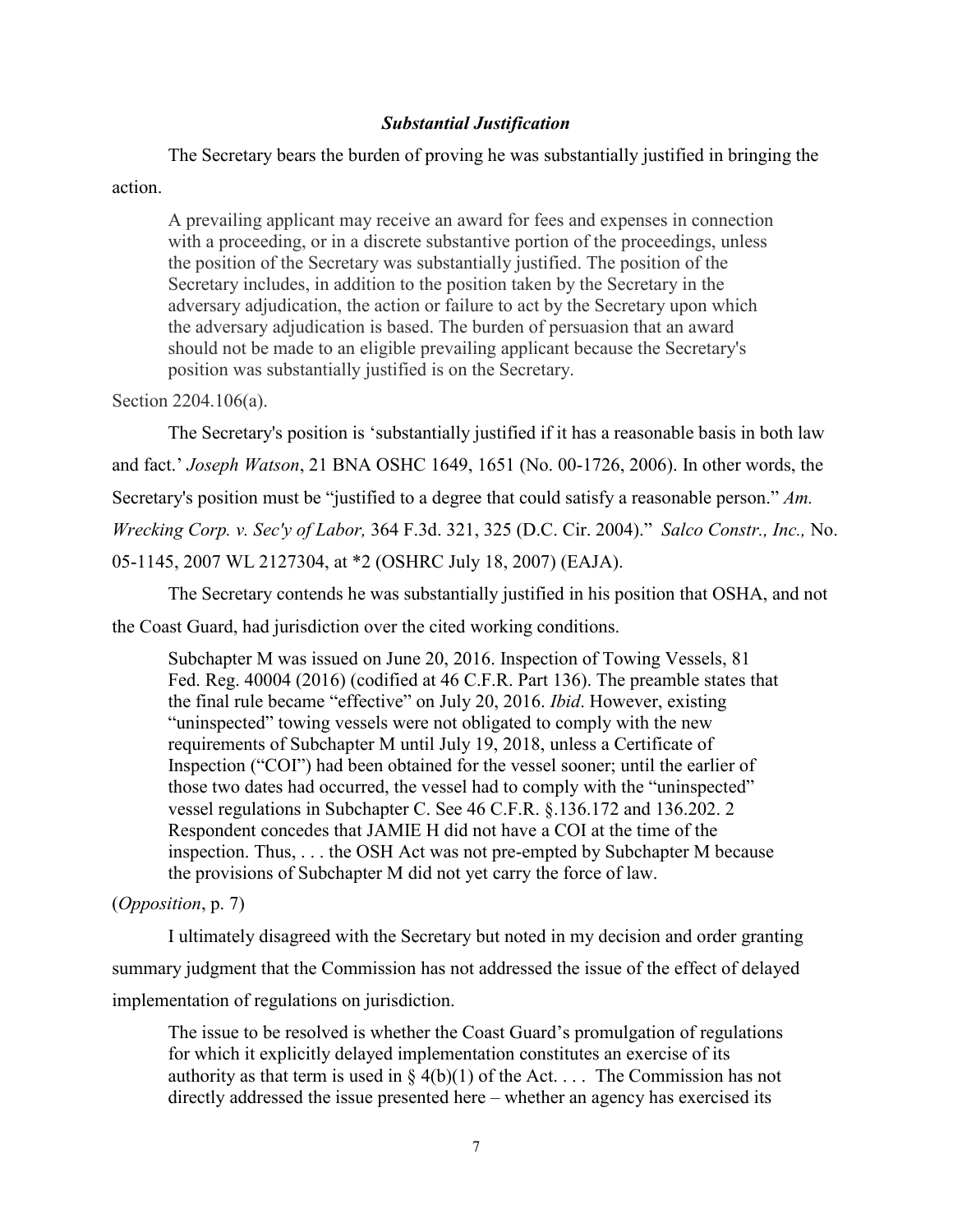authority upon issuance of a final regulation where that regulation sets out a delayed implementation schedule.

*Henry Marine Serv., Inc.,* 2019 WL 1977302, at \*2.

The issue presented was, therefore, novel to the Commission.

Where a novel issue presents a "genuine dispute" in which "reasonable people could differ" regarding the appropriateness of the Government's actions, courts tend to find the Government's position to be justified. *See DGR Assocs., Inc. v. United States*, 690 F.3d 1335, 1341 (Fed. Cir. 2012) (quoting *Pierce,* 487 U.S. at 565–66, 108 S.Ct. 2541); *Ellis*, 711 F.2d at 1577 (affirming a denial of EAJA fees where the Government made a "facially respectable argument" on a novel issue (internal citation and quotation marks omitted)); *Ulysses Inc. v. United States,* 117 Fed. Cl. 772, 778 (2014).

*The Meyer Grp., Ltd. v. United States,* 129 Fed. Cl. 579, 585 (2016).

I find the issue of whether the Coast Guard's promulgation of regulations was an exercise of authority when it delayed the implementation of the regulations presents a genuine dispute upon which reasonable people could differ.

The Secretary's case for substantial justification is bolstered by the Coast Guard's

*Investigating Officer's Report*, dated October 4, 2018, conducted by a Lieutenant Junior Grade of

the Coast Guard. The report states,

### **5. Analysis**

. . .

5.2 Lack of gangway or safe access to the vessel: The facility did not provide gangway access between the dock and the JAMIE H., which showed lack of compliance with federal law. The gap between the JAMIE H and the dock measured about four feet wide, which greatly contributed to the decedent's death as he had to jump or take a wider than normal step and balance his body between the vessel and the dock to successfully board the vessel. *According to 29 C.F.R. 1915.74(c)(2) employers shall ensure that at ramp or a safe walkway be provided*  for the safe boarding to or between the vessel and the dock, if employees cannot *safely step to the dock.* 

(*Opposition,* Attachment A, p. 11) (emphasis added)

The *Report* concludes,

### **Recommendations**

8.1. Safety Recommendations: This investigation did not reveal any safety recommendations that were not *already in place by U.S. law or regulation. The recommendation that a gangway or safe access to vessels has already been passed by congress in 29 CFR 1915.* 

(*Opposition,* Attachment A, p. 15) (emphasis added)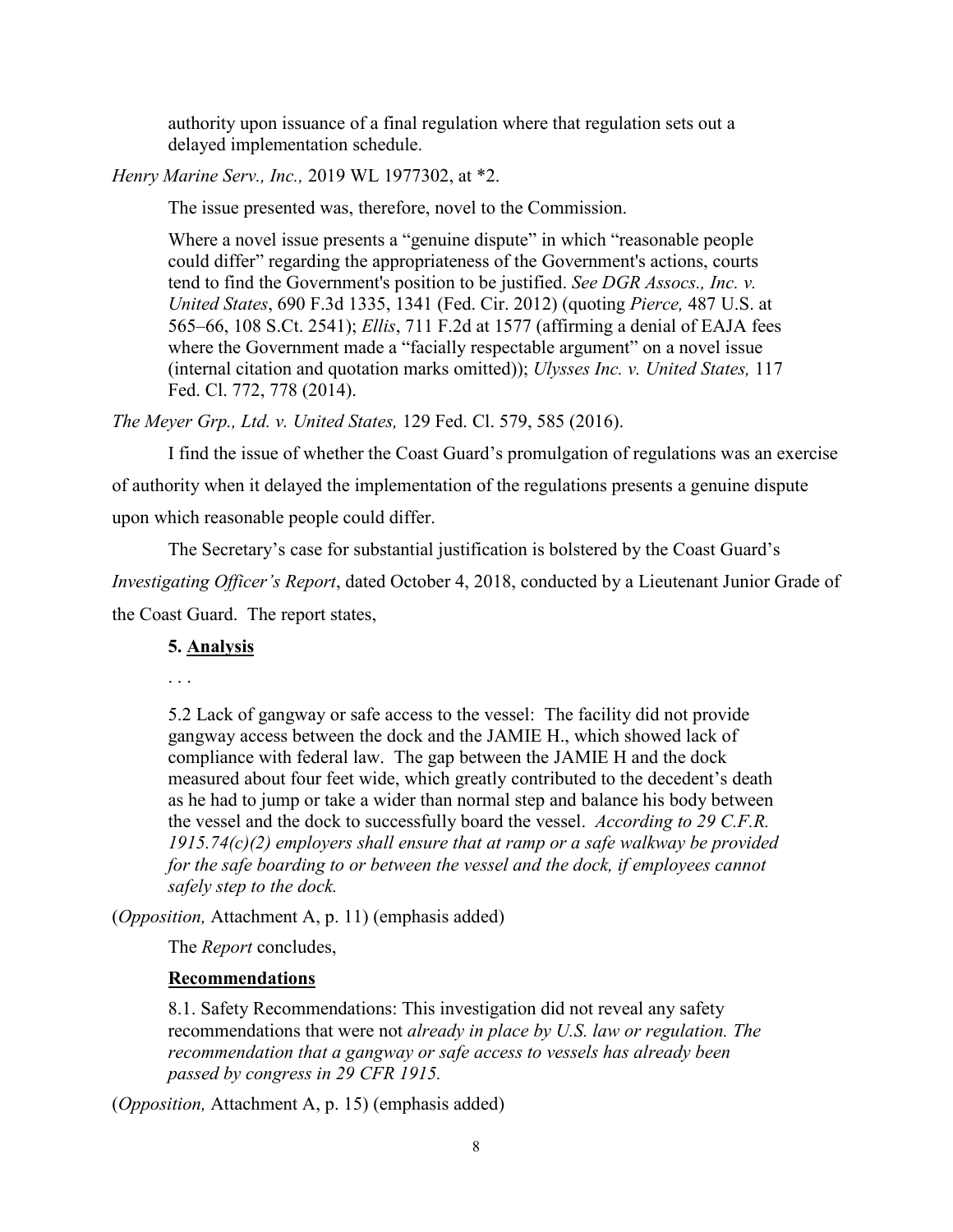The Coast Guard Captain in charge of the investigation signed off on the *Report:*

### **ENDORSEMENT/ACTTON ON RECOMMENDATIONS**

**Safety Recommendation l.** None, *law or regulation already exist in 29 CFR l9l5.*

**Endorsement**: Concur.

(*Opposition,* Attachment A, p. 1) (emphasis added)

 As the italicized language indicates, the Coast Guard conducted an official investigation of the accident and concluded existing OSHA law applied to the working conditions at the time of the fatality. Henry Marine contends that because the Secretary did not cite the company for any alleged violations of the § 1915 standards, they are irrelevant to the jurisdictional issue. I disagree. The Secretary has the burden of establishing it was substantially justified in prosecuting this case, which, as a threshold matter, means proving it was substantially justified in arguing that OSHA, and not the Coast Guard, had jurisdiction over the worksite. The Coast Guard's references in its *Report* to OSHA's § 1915 standards are evidence the Coast Guard agreed with the Secretary that OSHA regulations applied. I conclude the Coast Guard's *Report* supports the Secretary's contention it was substantially justified in its position that OSHA's jurisdiction was not preempted under  $\S$  4(b)(1) of the Act.

Section 2204.201(a) requires the applicant to "identify the position of the Secretary that [it] alleges was not substantially justified." In is *Application*, under the last section captioned "CONCLUSION," Henry Marine states,

The Secretary did not have jurisdiction over the working conditions and should not have issued the citations. This legal roadblock was repeatedly pointed out to the Secretary, beginning at the informal conference, then through the June  $6<sup>th</sup>$ letter, then in the answer to the complaint, and finally during summary judgment briefing. But the Secretary aggressively pursued the case despite his jurisdictional problems.

(*Application*, p. 9)<sup>[5](#page-8-0)</sup> This conclusion indicates Henry Marine is premising its *Application* solely on the issue of preemption.

In its *Reply* to the Secretary's *Opposition,* Henry Marine seeks to expand the scope of the alleged unjustified positions of the Secretary to include the alternate arguments I did not address in the decision and order. "While the Court vacated the citations based on the preemption effect

<span id="page-8-0"></span><sup>5</sup> Under a section captioned "BACKGROUND" in the *Application,* Henry Marine summarized its arguments regarding Subchapter C, § 1910.132(a), and § 1910.22(c) (*Application*, pp. 7-8, ¶¶ 19-22).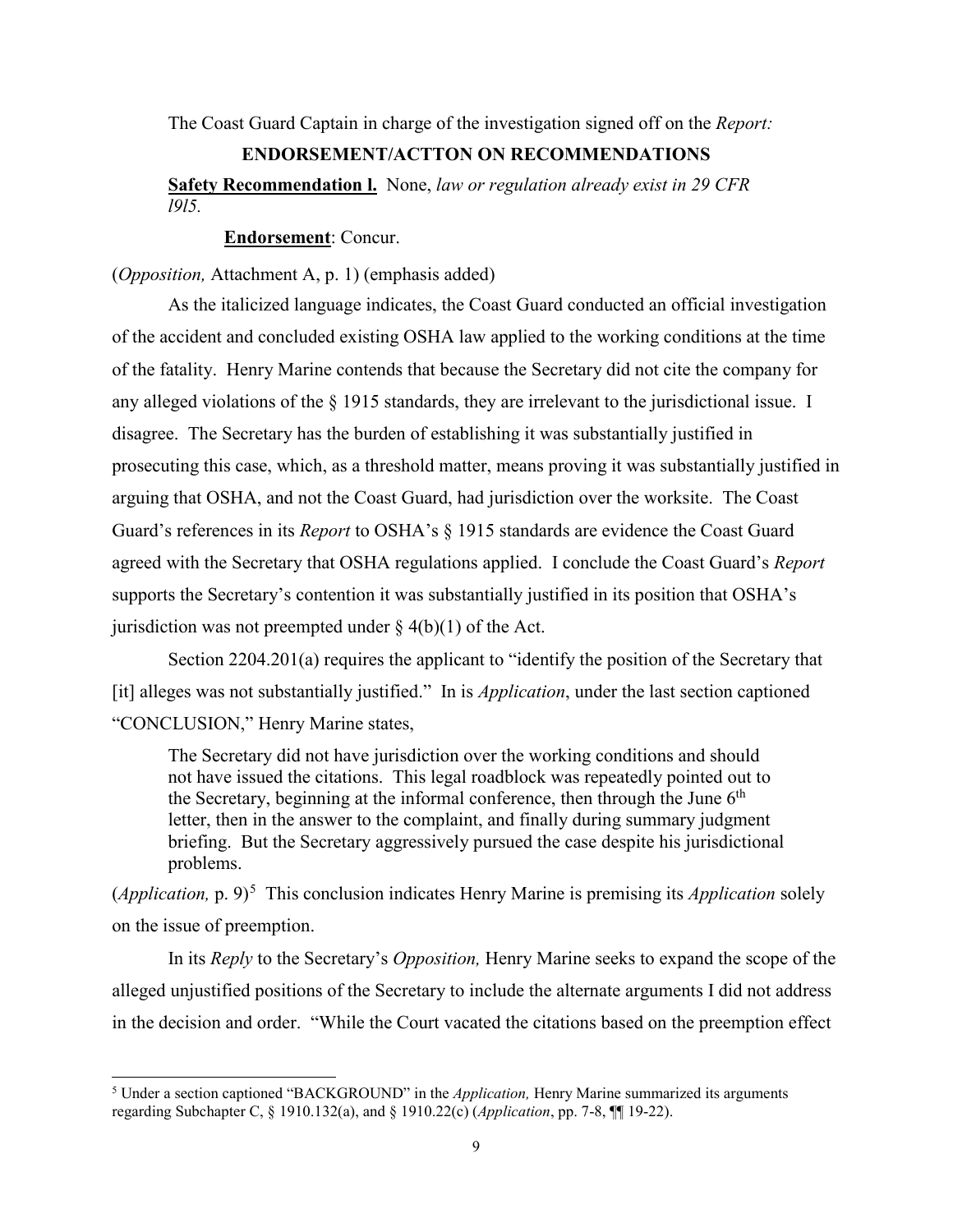of Subchapter M and never reached the other arguments asserted in Henry Marine's motion for summary judgment, the Court should now consider the case as a whole." (*Reply*, p. 1) Henry Marine did not move to amend its *Application* to identify the other three positions of the Secretary as not substantially justified.

The Secretary established it was substantially justified in his alternative positions raised by Henry Marine in its *Reply*—namely, that Subchapter C in the Coast Guard's regulations did not preempt OSHA's authority to issue the citations based on the 1910.132(a) standard; that the Secretary had substantial evidence to support his argument that Henry Marine violated the 1910.22(c) standard; and that the Secretary was not required to produce expert testimony to support his position that it was feasible for Henry Marine to use a gangway to access the M/V JAMIE H from Alabama Power's dock.

Item 7a alleges Henry Marine committed a serious violation of  $\S$  1910.132(a)<sup>[6](#page-9-0)</sup> by failing to require its employees to wear personal flotation devices (PDFs) when accessing vessels from the dock. Subchapter C addresses the use of PDFs. The standard at 46 C.F.R. § 25.25-5(b) provides:

- (1) Each vessel not carrying passengers for hire and less than 40 feet in length must have on board at least one wearable personal flotation device (PFD) approved under subchapter Q of this chapter, and of a suitable size for each person on board.
- (2) Each vessel carrying passengers for hire, and each vessel not carrying passengers for hire and 40 feet in length or longer, must have at least one PFD approved under approval series 160.055, 160.155, or 160.176, and of a suitable size for each person on board.

Henry Marine argues this standard applies to the cited conditions and therefore preempts  $\S$ 1910.132(a). The Secretary points out, however, that the cited Subchapter C regulations "regulate the use of PFDs when *on* the vessel, and not in the situation here, when going from dock to vessel and vice versa. . . . These regulations do not deal with dock safety issues, such as drowning due to falls from a dock or vessel when getting on and off a vessel." (*Secretary's* 

<span id="page-9-0"></span> $6$  Section 1910.132(a) provides:

Protective equipment, including personal protective equipment for eyes, face, head, and extremities, protective clothing, respiratory devices, and protective shields and barriers, shall be provided, used, and maintained in a sanitary and reliable condition wherever it is necessary by reason of hazards of processes or environment, chemical hazards, radiological hazards, or mechanical irritants encountered in a manner capable of causing injury or impairment in the function of any part of the body through absorption, inhalation or physical contact.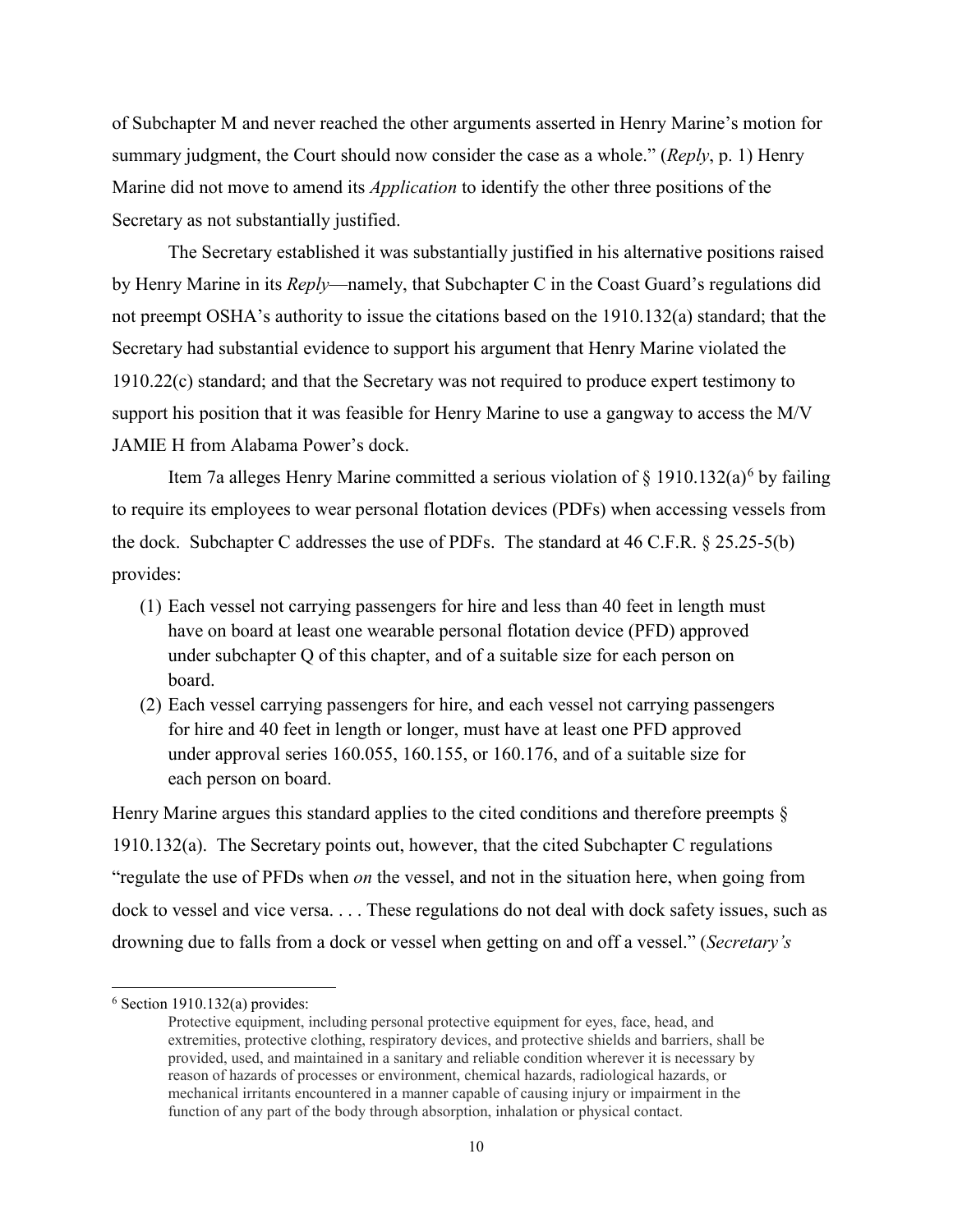*Response in Opposition to Respondent's Motion for Summary Judgment,* pp. 9-10) (emphasis in original)

The theory of the Secretary's case has always been that the decedent fell while attempting to make his way between the dock and the vessel. This theory is supported by the Coast Guard's *Report*:

### 6**. Conclusions**:

6.1. Determination of Cause:

 6.1.1. The initiating event for this casualty occurred when the deckhand fell in the water *while trying to board the JAMIE H*., which caused him to suffer a head laceration and ultimately died from drowning.

. . .

 6.1.2.1 The deckhand had not been wearing a lifejacket, as it was required by the Alabama Power Company, Barry Steam Plant company policy. Had the deckhand been wearing a lifejacket when he became unconscious in the water he may have stayed afloat and his drowning may have been avoided.

### (*Opposition,* Attachment A, pp. 13-14) (emphasis added)

I find the Secretary was substantially justified in citing Henry Marine for a violation of § 1910.132(a).

In Item 1a, the Secretary cited Henry Marine for the serious violation of  $\S$  1910.22(c), which provides, "The employer must provide, and ensure each employee uses, a safe means of access and egress to and from walking-working surfaces." Henry Marine contends nothing in § 1910.22 makes it clear the standard applies to docks and vessels.

If OSHA intended to regulate Jones Act seamen accessing towboats from docks when it adopted 29 C.F.R. § 1910.22(c), OSHA would have said so explicitly just like it did in 29 C.F.R. § 1918.26(b). Indeed, OSHA would have explicitly used language found in 29 C.F.R. § 1918.26(B), such as "vessel," "dock," and "gangway". Instead, OSHA used no such language and no reasonable person reading 29 C.F.R. § 1910.22(c) would conclude that it applied to vessels or required use of a gangway to board a vessel.

(*Henry Marine's Motion for Summary Judgment*, p. 16)

The Secretary notes, however, the scope section of  $\S$  1910.21(a) provides: "This subpart applies to all general industry workplaces. It covers all walking-working surfaces unless specifically excluded by an individual section of this subpart." No individual section of the subpart excludes docks and vessels. I find the Secretary was substantially justified in citing Henry Marine for a violation of § 1910.22(c).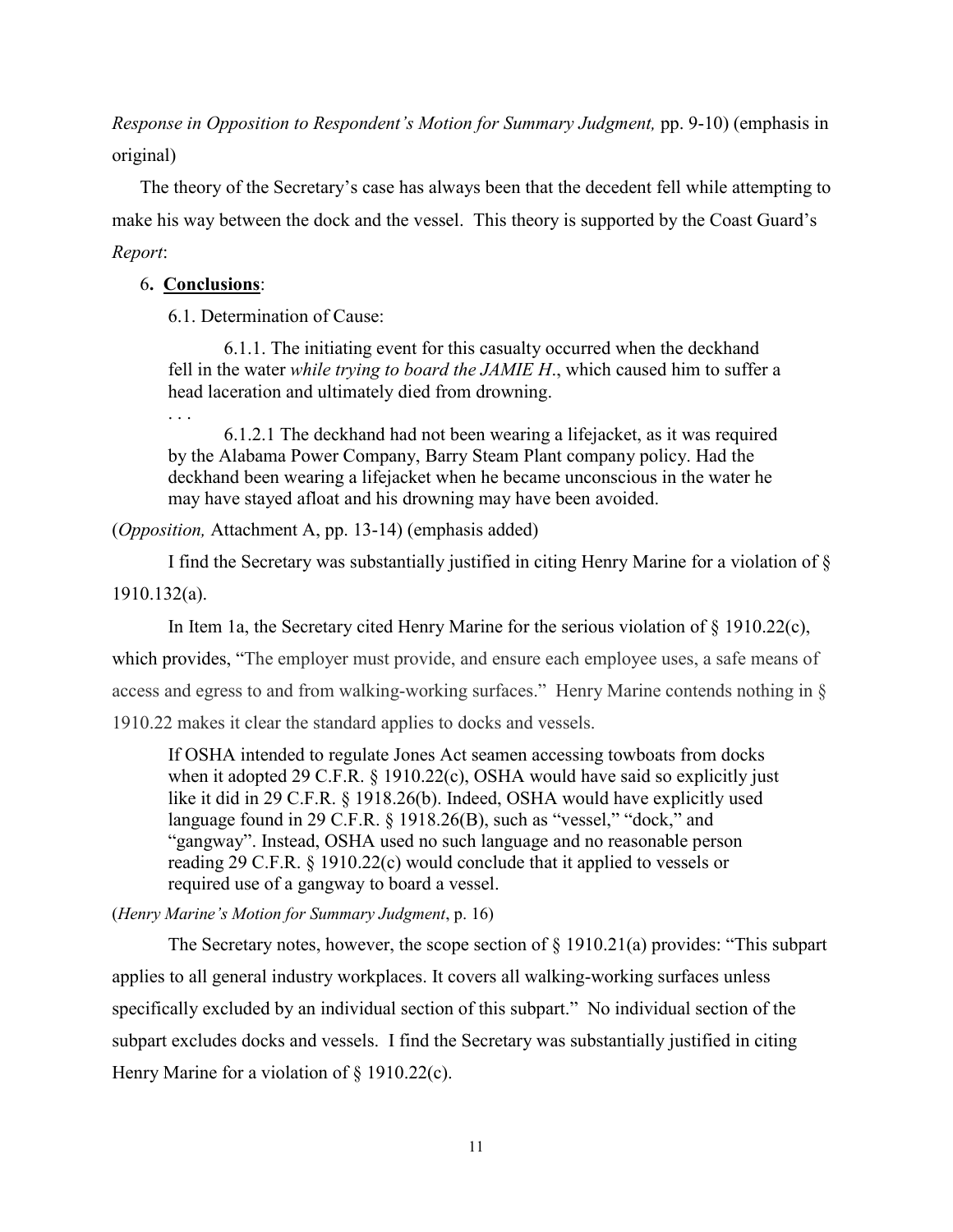Finally, Henry Marine argues the Secretary did not have any expert testimony to support his position that it was feasible for Henry Marine to use a gangway to access the M/V JAMIE H from Alabama Power's dock. Henry Marine contends the Secretary has the burden of establishing a feasible means of abatement for Item 1a and cannot do so without expert testimony. In *Envision Waste Servs., LLC*, No. 12-1600, 2018 WL 1735661 (OSHRC, April 4, 2018), the employer argued it was the Secretary's burden to prove the feasibility of requiring employees to wear puncture-resistant gloves. The Commission disagreed.

 [T]he pertinent inquiry is "whether a reasonable person, examining the generalized standard in light of a particular set of circumstances, can determine what is required, or if the particular employer was actually aware of the existence of a hazard and of a means by which to abate it." *W.G. Fairfield Co. v. OSHRC*, 285 F.3d 499, 505 (6th Cir. 2002) (internal quotation marks omitted; citing *R & R Builders, Inc.*, 15 BNA OSHC 1383, 1387 (No. 88-0282, 1991)); *Siemens Energy & Automation, Inc.*, 20 BNA OSHC 2196, 2198 (No. 00-1052, 2005) ("[A] broad, performance-oriented standard ... may be given meaning in particular situations by reference to objective criteria, including the knowledge of reasonable persons familiar with the industry."); *see, e.g., Thomas Indus. Coatings, Inc.*, 21 BNA OSHC 2283, 2287-88 (No. 97-1073, 2007) (citing to *Siemens* and *W.G. Fairfield*, and holding that "[b]ecause performance standards, such as [[the requirement for adequate hand-washing facilities], do not identify specific obligations, they are interpreted in light of what is reasonable"); *Cent. Fla. Equip. Rentals, Inc.*, 25 BNA OSHC 2147, 2151 (No. 08-1656, 2016) (citing to *Siemens* and *Thomas*, and holding that standard regarding safe movement of equipment on access roadways and grades was performance standard and, therefore, must be "interpreted in light of what is reasonable").

### *Id.* at \*2.

Here, a reasonable person reading the requirements of  $\S$  1910.22(c) ("The employer must provide, and ensure each employee uses, a safe means of access and egress to and from walkingworking surfaces."), in light of the approximate 4 foot gap between the dock and the vessel, could determine what was required. This conclusion is borne out by the Coast Guard's conclusions as to the cause of the accident. "Lack of gangway or safe access to the vessel: . . . The gap between the JAMIE H and the dock measured about four feet wide, which greatly contributed to the decedent's death as he had to jump or take a wider than normal step and balance his body between the vessel and the dock to successfully board the vessel." (*Report*, p. 11)

I find the Secretary was substantially justified in citing Henry Marine for committing a serious violation of § 1910.22(c).